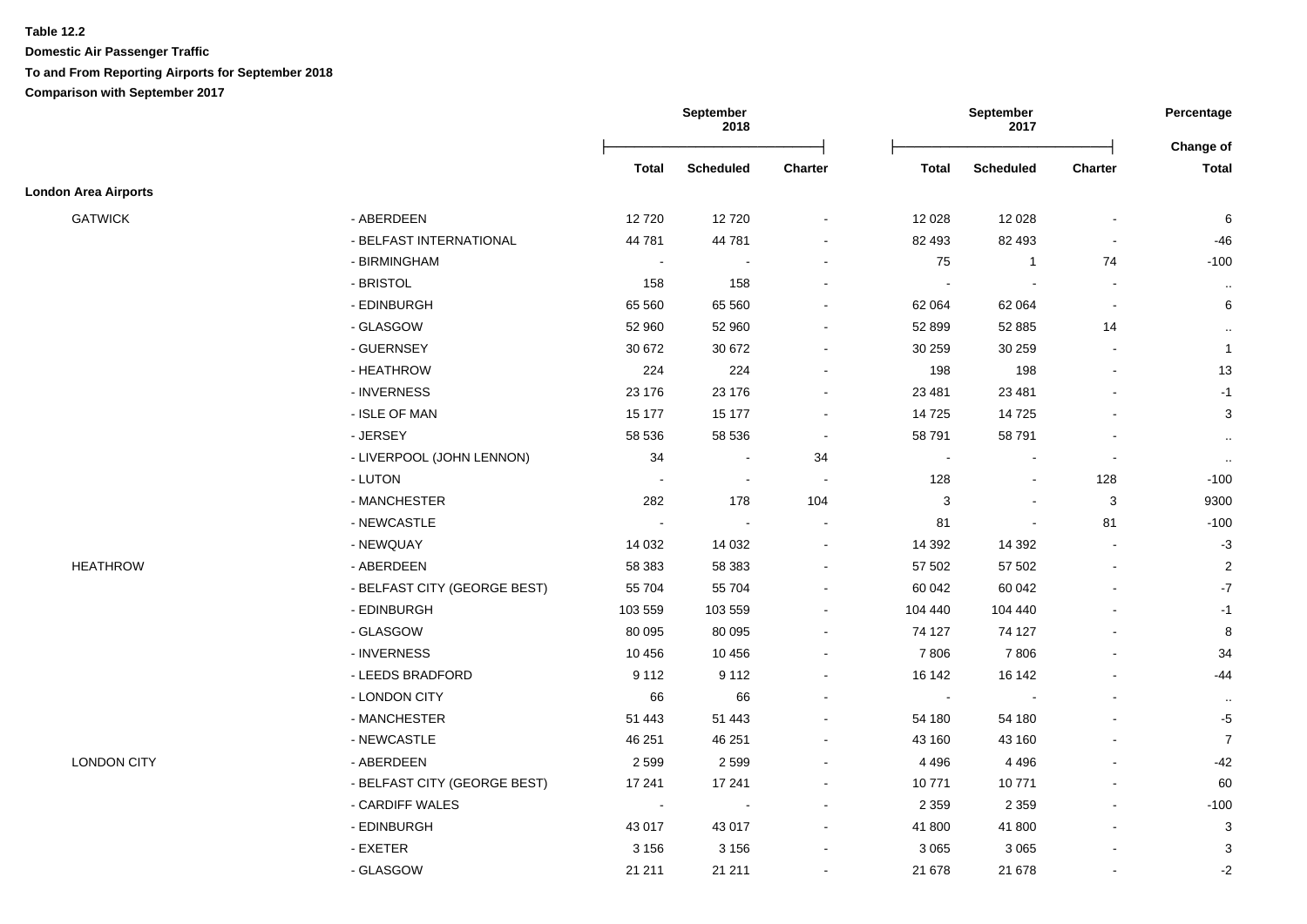**Domestic Air Passenger Traffic To and From Reporting Airports for September 2018 Comparison with September 2017**

|                                   |                              |                             | September<br>September<br>2018<br>2017 |                |                | Percentage<br>Change of  |                |                  |
|-----------------------------------|------------------------------|-----------------------------|----------------------------------------|----------------|----------------|--------------------------|----------------|------------------|
|                                   |                              | <b>Total</b>                | <b>Scheduled</b>                       | <b>Charter</b> | Total          | <b>Scheduled</b>         | Charter        | <b>Total</b>     |
| <b>LONDON CITY</b>                | - GUERNSEY                   | $\sim$                      | <b>.</b>                               |                | 2083           | 2 0 8 3                  |                | $-100$           |
|                                   | - ISLE OF MAN                | 5463                        | 5 4 6 3                                |                | 5 4 4 1        | 5 4 4 1                  |                | $\mathbf{H}$     |
|                                   | - JERSEY                     | 3419                        | 3 4 1 9                                |                | 3 4 6 1        | 3 4 6 1                  |                | $-1$             |
|                                   | - MANCHESTER                 | 440                         | 440                                    |                | 450            | 450                      |                | $-2$             |
|                                   | - NEWCASTLE                  | 31                          | 31                                     |                | $\sim$         |                          |                | $\mathbf{H}$     |
| <b>LUTON</b>                      | - ABERDEEN                   | 7 1 3 5                     | 7 1 3 5                                |                | 6523           | 6523                     |                | $\boldsymbol{9}$ |
|                                   | - BELFAST INTERNATIONAL      | 27 650                      | 27 650                                 |                | 27 794         | 27 794                   |                | $-1$             |
|                                   | - BIRMINGHAM                 | $\blacksquare$              | $\overline{\phantom{a}}$               |                | 195            | 195                      |                | $-100$           |
|                                   | - EDINBURGH                  | 25 968                      | 25 968                                 |                | 24 4 29        | 24 4 29                  |                | $\,6$            |
|                                   | - GLASGOW                    | 21 352                      | 21 3 5 2                               |                | 19 197         | 19 197                   |                | 11               |
|                                   | - INVERNESS                  | 15 2 9 5                    | 15 29 5                                |                | 13757          | 13757                    |                | 11               |
|                                   | - ISLE OF MAN                | 3 1 2 0                     | 3 1 2 0                                |                | 2721           | 2721                     |                | 15               |
|                                   | - JERSEY                     | 6850                        | 6850                                   |                | 5773           | 5773                     |                | 19               |
|                                   | - STANSTED                   | $\blacksquare$              | $\blacksquare$                         |                | 186            | 186                      |                | $-100$           |
| SOUTHEND                          | - ABERDEEN                   | 44                          | 44                                     |                | $\blacksquare$ | $\blacksquare$           |                | $\sim$           |
|                                   | - EXETER                     | $\sim$                      | $\mathcal{L}_{\mathbf{r}}$             |                | 58             | 58                       |                | $-100$           |
|                                   | - GLASGOW                    | 5 0 4 0                     | 5 0 4 0                                |                | $\sim$         | $\overline{\phantom{a}}$ |                | $\sim$           |
|                                   | - ISLE OF MAN                | $\sim$                      | $\overline{\phantom{a}}$               |                | 80             | 80                       |                | $-100$           |
|                                   | - JERSEY                     | 6 0 4 0                     | 6 0 4 0                                |                | 4 3 0 9        | 4 3 0 9                  |                | 40               |
|                                   | - MANCHESTER                 | 3934                        | 3 9 3 4                                |                | $\sim$         |                          |                | $\cdots$         |
| <b>STANSTED</b>                   | - BELFAST INTERNATIONAL      | 57 378                      | 57 378                                 |                | 29 1 26        | 29 1 26                  |                | 97               |
|                                   | - CITY OF DERRY (EGLINTON)   | 3847                        | 3847                                   |                | 3939           | 3939                     |                | $-2$             |
|                                   | - DUNDEE                     | 1812                        | 1812                                   |                | 1618           | 1618                     |                | 12               |
|                                   | - EDINBURGH                  | 62799                       | 62 799                                 |                | 62 204         | 62 204                   |                | $\overline{1}$   |
|                                   | - GATWICK                    | $\mathcal{L}_{\mathcal{A}}$ | $\overline{\phantom{a}}$               |                | 435            | 435                      |                | $-100$           |
|                                   | - GLASGOW                    | 35 838                      | 35 838                                 |                | 48 452         | 48 452                   |                | $-26$            |
|                                   | - GUERNSEY                   | 3 0 3 0                     | 3 0 3 0                                | $\sim$         | 3 0 3 5        | 3 0 3 5                  |                | $\sim$           |
|                                   | - MANCHESTER                 | 183                         | 183                                    | $\blacksquare$ | $\blacksquare$ | $\overline{\phantom{a}}$ |                | $\cdot$ .        |
|                                   | - NEWQUAY                    | 230                         | 230                                    | $\sim$         | 2960           | 2 9 6 0                  | $\blacksquare$ | $-92$            |
| <b>Total London Area Airports</b> |                              | 1 117 503                   | 1 117 365                              | 138            | 1 1 2 1 4 1 1  | 1 121 111                | 300            | $\sim$           |
| <b>Other Reporting Airports</b>   |                              |                             |                                        |                |                |                          |                |                  |
| ABERDEEN                          | - BELFAST CITY (GEORGE BEST) | 3527                        | 3527                                   |                | 3414           | 3414                     |                | 3                |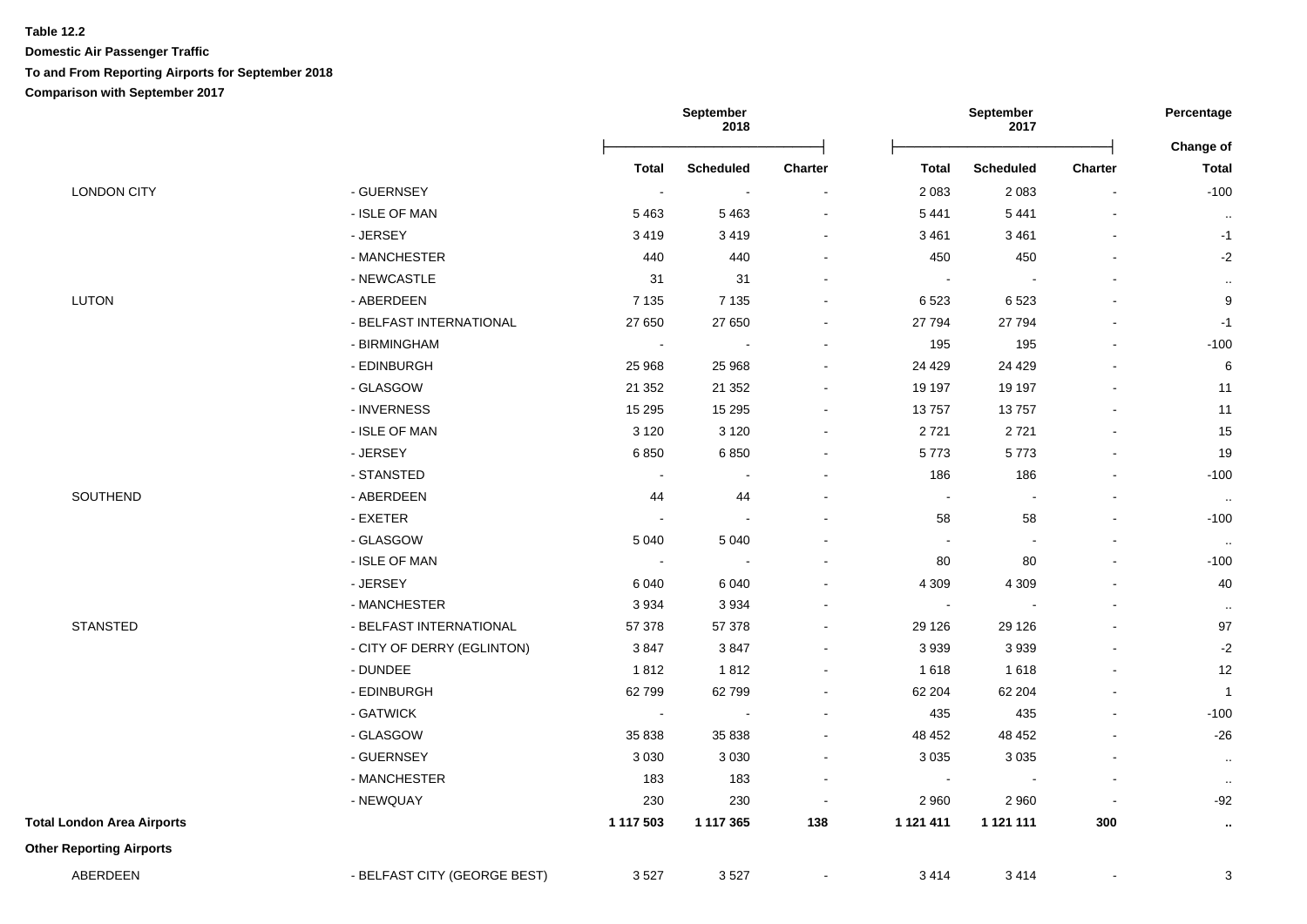|                                   |                               | September<br>2018        |                  |                | Percentage   |                          |                |                           |
|-----------------------------------|-------------------------------|--------------------------|------------------|----------------|--------------|--------------------------|----------------|---------------------------|
|                                   |                               | Total                    | <b>Scheduled</b> | <b>Charter</b> | <b>Total</b> | <b>Scheduled</b>         | <b>Charter</b> | Change of<br><b>Total</b> |
| ABERDEEN                          | - BIRMINGHAM                  | 9592                     | 9592             |                | 12 3 43      | 12 3 43                  |                | $-22$                     |
|                                   | - BRISTOL                     | 1 0 8 3                  | 1 0 8 3          |                | 1448         | 1448                     |                | $-25$                     |
|                                   | - CARDIFF WALES               | 720                      | 720              |                | 805          | 805                      |                | $-11$                     |
|                                   | - CONINGSBY                   | $\mathbf{3}$             | 3                |                |              |                          |                | $\cdot$ .                 |
|                                   | - DURHAM TEES VALLEY          | 1416                     | 1416             |                | 1478         | 1 4 7 8                  |                | $-4$                      |
|                                   | - EDINBURGH                   | $\blacksquare$           |                  |                | 150          | 150                      |                | $-100$                    |
|                                   | - HUMBERSIDE                  | 1951                     | 1 9 5 1          |                | 1866         | 1866                     |                | 5                         |
|                                   | - INVERNESS                   | $\blacksquare$           |                  |                | 74           | 74                       |                | $-100$                    |
|                                   | - JERSEY                      | 447                      | 447              |                | 579          | 579                      |                | $-23$                     |
|                                   | - KIRKWALL                    | 4575                     | 4575             |                | 5 0 5 3      | 5 0 5 3                  |                | -9                        |
|                                   | - LEEDS BRADFORD              | $\sim$                   |                  |                | 409          | 409                      |                | $-100$                    |
|                                   | - LOSSIEMOUTH                 | 3                        | 3                |                |              |                          |                | $\sim$                    |
|                                   | - MANCHESTER                  | 18 981                   | 18 981           |                | 17 379       | 17 379                   |                | 9                         |
|                                   | - NEWCASTLE                   | 803                      | 803              |                | 1 0 9 4      | 1 0 9 4                  |                | $-27$                     |
|                                   | - NEWQUAY                     | 82                       | 82               |                | 87           | 87                       |                | $\mbox{-}6$               |
|                                   | - NORWICH                     | 3 1 7 4                  | 3 1 7 4          |                | 3658         | 3658                     |                | $-13$                     |
|                                   | - SCATSTA                     | 7 2 7 0                  | $\blacksquare$   | 7 2 7 0        | 7410         | 109                      | 7 3 0 1        | $-2$                      |
|                                   | - SOUTHAMPTON                 | $\overline{\phantom{a}}$ |                  |                | 1 4 0 8      | 1 4 0 8                  |                | $-100$                    |
|                                   | - STORNOWAY                   | 544                      | 544              |                | 410          | 410                      |                | 33                        |
|                                   | - SUMBURGH                    | 9945                     | 8 3 0 1          | 1644           | 14 544       | 9920                     | 4 6 24         | $-32$                     |
|                                   | - WICK JOHN O GROATS          | 656                      | 656              |                | 565          | 565                      |                | 16                        |
| <b>ALDERNEY</b>                   | - GUERNSEY                    | 3 1 0 2                  | 3 1 0 2          |                | 3 3 4 4      | 3 3 4 4                  |                | $-7$                      |
|                                   | - JERSEY                      | $\sim$                   |                  |                | 47           | 47                       |                | $-100$                    |
|                                   | - SOUTHAMPTON                 | 2428                     | 2 4 2 8          |                | 2 4 3 7      | 2 4 3 7                  |                | $\cdot$ .                 |
| ANGLESEY (VALLEY)                 | - CARDIFF WALES               | 1 1 6 3                  | 1 1 6 3          |                | 1 2 2 1      | 1 2 2 1                  |                | $-5$                      |
| <b>BARRA</b>                      | - GLASGOW                     | 1 2 9 7                  | 1 2 9 7          |                | 1 4 0 9      | 1 4 0 9                  |                | -8                        |
| <b>BELFAST CITY (GEORGE BEST)</b> | - BIRMINGHAM                  | 23 231                   | 23 231           |                | 23 946       | 23 946                   |                | $-3$                      |
|                                   | - CARDIFF WALES               | 5 1 0 4                  | 5 1 0 4          |                | 3795         | 3795                     |                | 34                        |
|                                   | - DONCASTER SHEFFIELD         | 2 3 2 9                  | 2 3 2 9          |                | $\sim$       | $\overline{\phantom{a}}$ |                | $\ldots$                  |
|                                   | - EAST MIDLANDS INTERNATIONAL | 12919                    | 12 919           |                | 14 258       | 14 258                   |                | -9                        |
|                                   | - EDINBURGH                   | 12 8 66                  | 12 8 66          |                | 15 245       | 15 245                   |                | $-16$                     |
|                                   | - EXETER                      | 3 4 0 6                  | 3 4 0 6          |                | 3 4 3 1      | 3 4 3 1                  |                | $-1$                      |
|                                   | - GLASGOW                     | 11 993                   | 11 993           |                | 13673        | 13673                    |                | $-12$                     |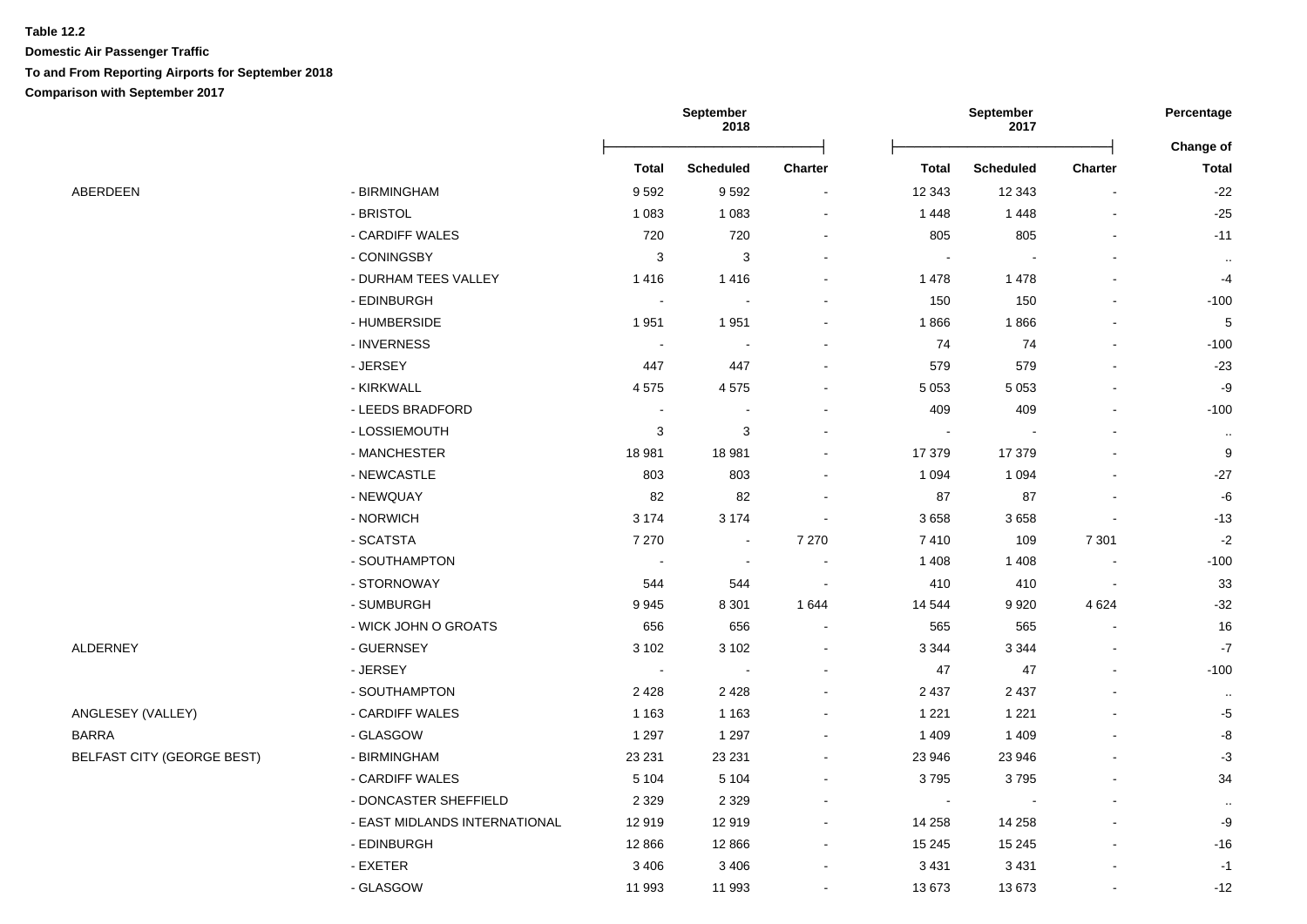**Domestic Air Passenger Traffic To and From Reporting Airports for September 2018 Comparison with September 2017**

|                                   |                               |                | September<br>2018        |                | September<br>2017        |                   |                          | Percentage                |  |
|-----------------------------------|-------------------------------|----------------|--------------------------|----------------|--------------------------|-------------------|--------------------------|---------------------------|--|
|                                   |                               | <b>Total</b>   | <b>Scheduled</b>         | <b>Charter</b> | Total                    | <b>Scheduled</b>  | Charter                  | Change of<br><b>Total</b> |  |
| <b>BELFAST CITY (GEORGE BEST)</b> | - INVERNESS                   | 3 2 7 4        | 3 2 7 4                  | $\sim$         | 3 4 9 5                  | 3 4 9 5           |                          | $-6\,$                    |  |
|                                   | - ISLE OF MAN                 | $\sim$         | $\overline{\phantom{a}}$ |                | 805                      | 805               | $\overline{a}$           | $-100$                    |  |
|                                   | - LEEDS BRADFORD              | 12871          | 12 871                   |                | 14 0 84                  |                   |                          | $-9$                      |  |
|                                   | - LIVERPOOL (JOHN LENNON)     | 2 1 7 0        | 2 170                    |                | 2 9 0 9                  | 14 084<br>2 9 0 9 |                          | $-25$                     |  |
|                                   | - MANCHESTER                  | 22 409         | 22 409                   |                | 24 4 29                  | 24 4 29           |                          | $\textnormal{-}8$         |  |
|                                   |                               |                |                          |                |                          |                   |                          |                           |  |
|                                   | - NEWCASTLE<br>- NEWQUAY      | $\blacksquare$ | $\overline{\phantom{a}}$ |                | 475                      | 475               |                          | $-100$<br>$-72$           |  |
|                                   |                               | 111            | 111                      |                | 391                      | 391               |                          |                           |  |
|                                   | - SOUTHAMPTON                 | 10 928         | 10 928                   |                | 10 241                   | 10 241            |                          | $\overline{7}$<br>37      |  |
| BELFAST INTERNATIONAL             | - BIRMINGHAM<br>- BRISTOL     | 21 649         | 21 379                   | 270<br>$\sim$  | 15849                    | 15849             |                          | $-3$                      |  |
|                                   |                               | 21 489         | 21 489                   |                | 22 087                   | 22 087            |                          |                           |  |
|                                   | - EDINBURGH                   | 28 345         | 28 345                   |                | 22 637                   | 22 637            |                          | 25                        |  |
|                                   | - GLASGOW                     | 24 273         | 24 27 3                  | $\sim$         | 16765                    | 16765             |                          | 45                        |  |
|                                   | - ISLE OF MAN                 | 1668           | 1668                     | $\sim$         | $\blacksquare$           |                   |                          | $\sim$                    |  |
|                                   | - JERSEY                      | 2 4 9 7        | 2 4 9 7                  | $\sim$         | 2493                     | 2 4 9 3           | $\blacksquare$           | $\sim$                    |  |
|                                   | - LIVERPOOL (JOHN LENNON)     | 39 758         | 39 758                   | $\blacksquare$ | 37 830                   | 37 793            | 37                       | $\sqrt{5}$                |  |
|                                   | - MANCHESTER                  | 31 828         | 31 828                   |                | 19 170                   | 19 170            | $\blacksquare$           | 66                        |  |
|                                   | - NEWCASTLE                   | 22 062         | 22 062                   | $\sim$         | 21 4 65                  | 21 4 65           | $\sim$                   | $\mathbf{3}$              |  |
| <b>BENBECULA</b>                  | - EDINBURGH                   | $\overline{a}$ | $\overline{a}$           | $\sim$         | 306                      | 306               | $\overline{a}$           | $-100$                    |  |
|                                   | - GLASGOW                     | 2 4 6 4        | 2 4 6 4                  |                | 2 1 4 8                  | 2 1 4 8           |                          | 15                        |  |
|                                   | - STORNOWAY                   | 799            | 799                      |                | 856                      | 856               |                          | $-7$                      |  |
| <b>BIGGIN HILL</b>                | - JERSEY                      | 37             |                          | 37             |                          |                   |                          | $\ldots$                  |  |
| <b>BIRMINGHAM</b>                 | - BRISTOL                     |                | $\overline{\phantom{a}}$ | $\blacksquare$ | 37                       | 37                |                          | $-100$                    |  |
|                                   | - EAST MIDLANDS INTERNATIONAL | 322            | 322                      |                |                          |                   |                          | $\sim$                    |  |
|                                   | - EDINBURGH                   | 23 694         | 23 4 21                  | 273            | 22 038                   | 22 038            |                          | 8                         |  |
|                                   | - GLASGOW                     | 20 987         | 20 556                   | 431            | 17 536                   | 17 536            |                          | 20                        |  |
|                                   | - GUERNSEY                    | 2 0 2 0        | 2 0 2 0                  | $\sim$         | 3036                     | 3 0 3 6           | $\overline{\phantom{a}}$ | $-33$                     |  |
|                                   | - INVERNESS                   | 4 1 7 8        | 4 1 7 8                  |                | 4 1 0 2                  | 4 1 0 2           |                          | $\mathbf{2}$              |  |
|                                   | - ISLE OF MAN                 | 3 4 9 2        | 3 4 9 2                  | $\sim$         | 3806                     | 3806              |                          | -8                        |  |
|                                   | - JERSEY                      | 8 4 3 5        | 8 4 3 5                  | $\blacksquare$ | 6803                     | 6803              |                          | 24                        |  |
|                                   | - MANCHESTER                  | 58             | 58                       | $\blacksquare$ | $\overline{\phantom{a}}$ |                   | $\overline{\phantom{a}}$ | $\sim$                    |  |
|                                   | - NEWQUAY                     | 3 4 3 4        | 3 4 3 4                  | $\blacksquare$ | 3581                     | 3581              | $\overline{\phantom{a}}$ | $-4$                      |  |
| <b>BOURNEMOUTH</b>                | - EAST MIDLANDS INTERNATIONAL |                |                          |                | 37                       |                   | 37                       | $-100$                    |  |
|                                   | - LIVERPOOL (JOHN LENNON)     |                | $\blacksquare$           | ÷              | 43                       | $\sim$            | 43                       | $-100$                    |  |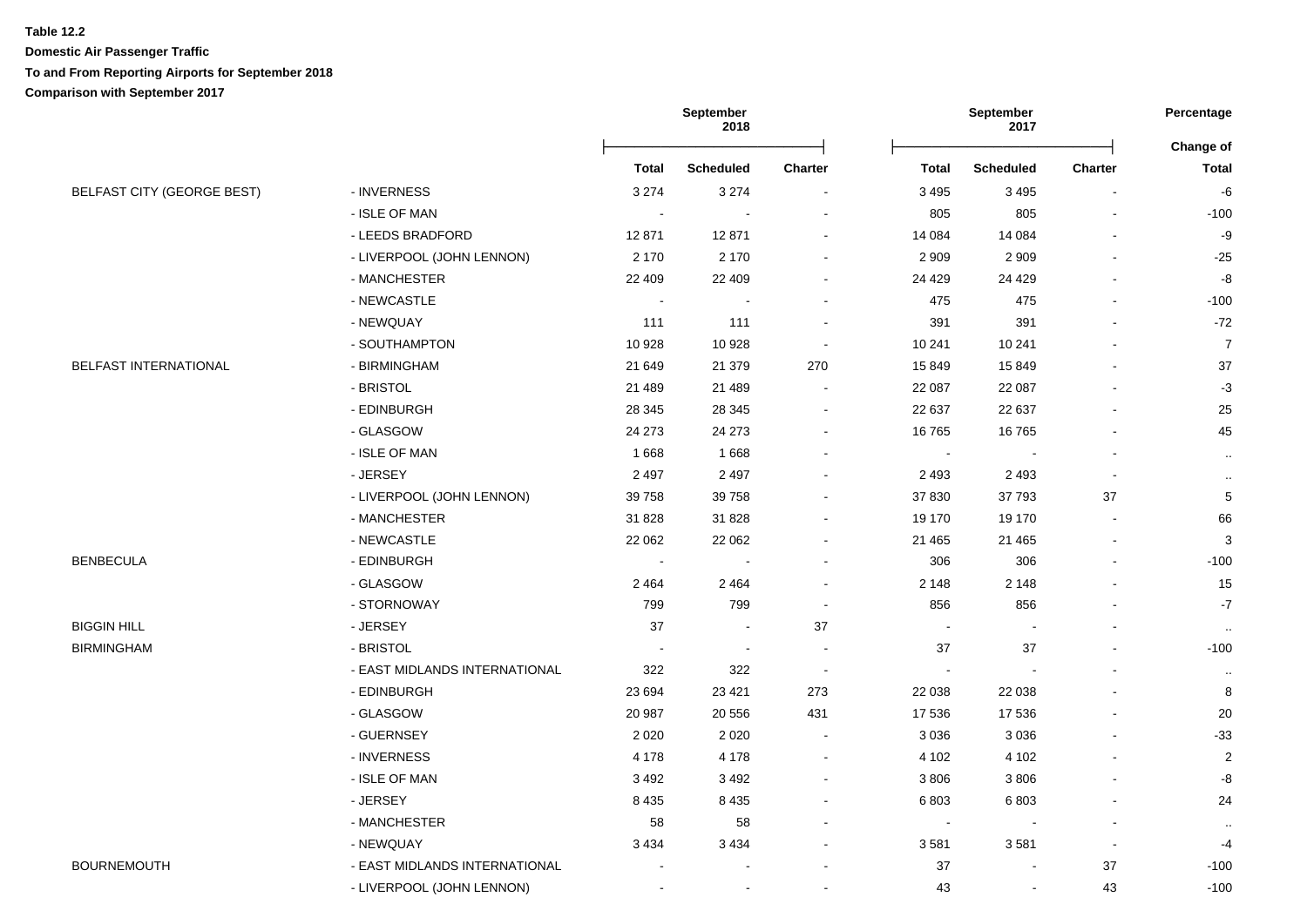|                          |                           |                            | September<br>September<br>2018<br>2017 |                          |                          | Percentage<br>Change of  |                |                   |
|--------------------------|---------------------------|----------------------------|----------------------------------------|--------------------------|--------------------------|--------------------------|----------------|-------------------|
|                          |                           | <b>Total</b>               | <b>Scheduled</b>                       | Charter                  | <b>Total</b>             | <b>Scheduled</b>         | Charter        | <b>Total</b>      |
| <b>BOURNEMOUTH</b>       | - MANCHESTER              | 90                         | $\sim$                                 | 90                       | $\overline{\phantom{a}}$ | $\overline{\phantom{a}}$ |                | $\sim$            |
| <b>BRISTOL</b>           | - EDINBURGH               | 32 515                     | 32 515                                 | $\sim$                   | 32 479                   | 32 479                   | $\blacksquare$ | $\sim$            |
|                          | - GLASGOW                 | 26 976                     | 26 976                                 | $\blacksquare$           | 26 0 25                  | 26 0 25                  | Ē,             | 4                 |
|                          | - GUERNSEY                | 2 5 5 3                    | 2 5 5 3                                | $\blacksquare$           | 2545                     | 2545                     | $\blacksquare$ | $\cdot$ .         |
|                          | - HAWARDEN                | $\sim$                     |                                        | $\blacksquare$           | 272                      | $\overline{\phantom{a}}$ | 272            | $-100$            |
|                          | - INVERNESS               | 9 2 2 2                    | 9 2 2 2                                |                          | 9759                     | 9759                     |                | $-6$              |
|                          | - ISLE OF MAN             | 2 0 9 1                    | 2 0 9 1                                | $\overline{\phantom{a}}$ | 2 5 0 8                  | 2 5 0 8                  | $\blacksquare$ | $-17$             |
|                          | - JERSEY                  | 2725                       | 2725                                   |                          | 2649                     | 2649                     | $\blacksquare$ | 3                 |
|                          | - LIVERPOOL (JOHN LENNON) | $\blacksquare$             |                                        | $\overline{\phantom{a}}$ | 46                       | 46                       | $\blacksquare$ | $-100$            |
|                          | - NEWCASTLE               | 16975                      | 16 975                                 |                          | 13 682                   | 13 603                   | 79             | 24                |
|                          | - NORWICH                 | $\blacksquare$             |                                        | $\blacksquare$           | 30                       | $\blacksquare$           | 30             | $-100$            |
|                          | - PRESTWICK               | $\sim$                     | $\sim$                                 | $\blacksquare$           | 151                      | $\overline{\phantom{a}}$ | 151            | $-100$            |
| CAMBRIDGE                | - MANCHESTER              | 236                        | 236                                    | $\blacksquare$           | $\overline{\phantom{a}}$ | $\blacksquare$           | $\blacksquare$ | $\cdot$ .         |
| CAMPBELTOWN              | - GLASGOW                 | 718                        | 718                                    | $\overline{\phantom{a}}$ | 778                      | 778                      | $\blacksquare$ | $\textnormal{-}8$ |
|                          | - TIREE                   | $\sim$                     |                                        | $\overline{\phantom{a}}$ | 26                       | 26                       | $\overline{a}$ | $-100$            |
| <b>CARDIFF WALES</b>     | - DURHAM TEES VALLEY      | 71                         | $\sim$                                 | 71                       | $\sim$                   |                          |                | $\sim$            |
|                          | - EDINBURGH               | 8 3 3 4                    | 8 3 3 4                                | $\blacksquare$           | 8373                     | 8373                     | $\blacksquare$ | $\cdot$ .         |
|                          | - GLASGOW                 | 2 1 1 8                    | 2 1 1 8                                | $\sim$                   | 2 3 7 0                  | 2 3 3 0                  | 40             | $-11$             |
|                          | - GUERNSEY                | 72                         | 72                                     | $\blacksquare$           | 572                      | 572                      | $\blacksquare$ | $-87$             |
|                          | - JERSEY                  | 2 100                      | 2 100                                  | $\tilde{\phantom{a}}$    | 1870                     | 1870                     | $\blacksquare$ | 12                |
|                          | - LEEDS BRADFORD          | $\sim$                     |                                        | $\blacksquare$           | 40                       | $\blacksquare$           | 40             | $-100$            |
|                          | - MANCHESTER              | 151                        | $\overline{2}$                         | 149                      | $\mathbf{r}$             | $\sim$                   | $\sim$         | $\sim$            |
|                          | - NEWCASTLE               | 1 1 6 3                    | 1 1 6 3                                | $\sim$                   | 1 3 3 7                  | 1 1 6 2                  | 175            | $-13$             |
| CITY OF DERRY (EGLINTON) | - DUNDEE                  | $\mathcal{L}_{\mathbf{r}}$ | $\sim$                                 | $\overline{\phantom{a}}$ | 16                       | $\overline{\phantom{a}}$ | 16             | $-100$            |
|                          | - GLASGOW                 | 4 3 1 0                    | 4 3 1 0                                | $\overline{\phantom{a}}$ | 7411                     | 7411                     | $\sim$         | $-42$             |
|                          | - LIVERPOOL (JOHN LENNON) | 4 0 61                     | 4 0 61                                 |                          | 2992                     | 2992                     | ä,             | 36                |
| <b>COLL</b>              | - TIREE                   | 31                         | 31                                     | ÷                        | $\overline{a}$           |                          | $\blacksquare$ | $\sim$            |
| COLONSAY                 | - ISLAY                   | 31                         | 31                                     | $\overline{\phantom{a}}$ | $\blacksquare$           |                          | $\blacksquare$ | $\cdot$           |
| <b>CONINGSBY</b>         | - HUMBERSIDE              | $\blacksquare$             |                                        | $\overline{a}$           | 26                       | 26                       | $\overline{a}$ | $-100$            |
| DONCASTER SHEFFIELD      | - JERSEY                  | 4690                       | 4 6 9 0                                |                          | 4419                     | 4419                     | ä,             | 6                 |
|                          | - LIVERPOOL (JOHN LENNON) | $\sim$                     |                                        | $\blacksquare$           | 172                      | 172                      | $\overline{a}$ | $-100$            |
|                          | - NEWQUAY                 | 970                        | 970                                    | $\blacksquare$           | 1 2 0 9                  | 1 2 0 9                  | $\blacksquare$ | $-20$             |
| DURHAM TEES VALLEY       | - HUMBERSIDE              | $\sim$                     | $\blacksquare$                         | $\blacksquare$           | 66                       | 66                       | $\overline{a}$ | $-100$            |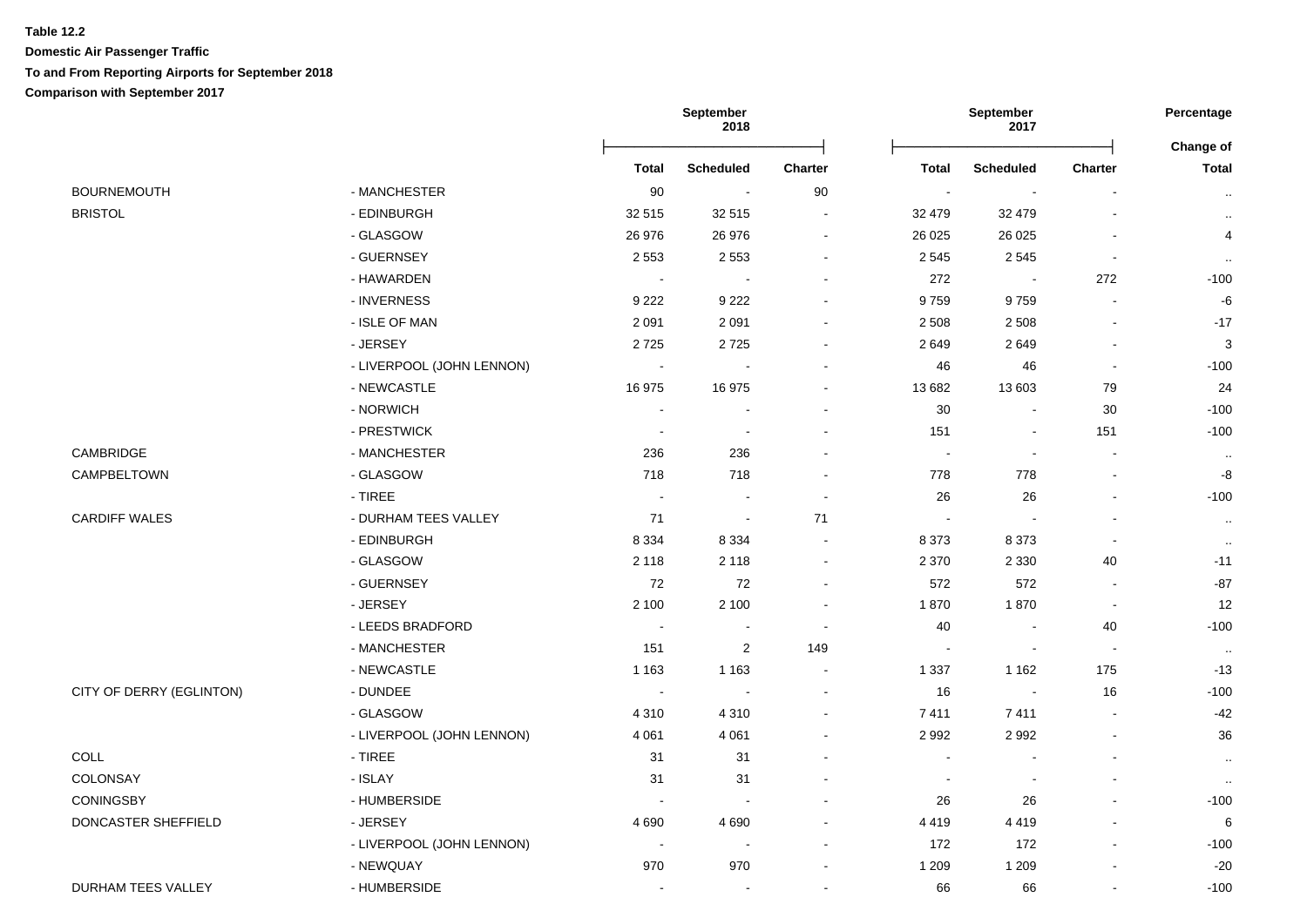**Domestic Air Passenger Traffic To and From Reporting Airports for September 2018**

**Comparison with September 2017**

**September 2018 September 2017 Percentage** Ōņņņņņņņņņņņņņņņņņņņņņņņņō Ōņņņņņņņņņņņņņņņņņņņņņņņņō **Change of Total Scheduled Charter Total Scheduled Charter Total** DURHAM TEES VALLEY CONTROLLEY THE RESEY THE SUBSEXT ASSESSED A 498 498 498 441 441 441 441 441 441 441 43 - NORWICH 72 - 72 72 - 72 .. EAST MIDLANDS INTERNATIONAL - EDINBURGH 8 587 8 587 - 8 803 8 803 - -2 - GLASGOW 8 159 8 159 - 8 702 8 702 - -6 - GUERNSEY 2 367 2 302 65 2 802 2 802 - -16 - JERSEY 3 698 3 698 - 3 664 3 664 - 1 - LIVERPOOL (JOHN LENNON) - - - 77 - 77 -100 - MANCHESTER 186 186 - - - - .. - SOUTHAMPTON - - - 23 23 - -100 EDAY - KIRKWALL 35 35 62 62 - -44 EDINBURGH - EXETER 4 049 4 049 - 4 003 4 003 - 1 - GLASGOW - - - - - - - - - - - - - - - - - 178 - 178 - - - - 100 - INVERNESS - - - 11 11 - -100 - ISLE OF MAN 721 721 - 375 375 - 92 - JERSEY 3 012 3 012 - 1 455 1 455 - 107 - KIRKWALL 4 381 4 381 - 4 286 4 286 - 2 - MANCHESTER 10 087 10 087 - 9 478 9 478 - 6 - NEWQUAY 420 420 - 1 208 1 208 - -65 - NORWICH 2 556 2 556 - 2 572 2 572 - -1 - SOUTHAMPTON 15 363 15 363 - 18 288 18 288 - -16 - STORNOWAY 1 662 1 662 - 1 282 1 282 - 30 - SUMBURGH 4 643 4 643 - 4 813 4 813 - -4 - WICK JOHN O GROATS 874 874 - 885 885 - -1 EXETER - GLASGOW 4 008 3 816 5 - GUERNSEY 2 754 2 754 - 2 997 2 997 - -8 - ISLES OF SCILLY (ST.MARYS) 4 2011 1 741 1 741 1 741 2 011 2 011 1 2 12 13 - JERSEY 3 815 3 815 - 4 070 4 070 - -6 - MANCHESTER 11 400 11 400 - 11 184 11 184 - 2 - NEWCASTLE 4 351 4 230 121 3 900 3 900 - 12 - NORWICH 2 631 2 631 - 2 445 2 445 - 8 - SOUTHAMPTON - - - 39 39 - -100 FAIR ISLE - KIRKWALL 26 26 - 59 59 - -56 - LERWICK (TINGWALL) 248 248 - 239 239 - 4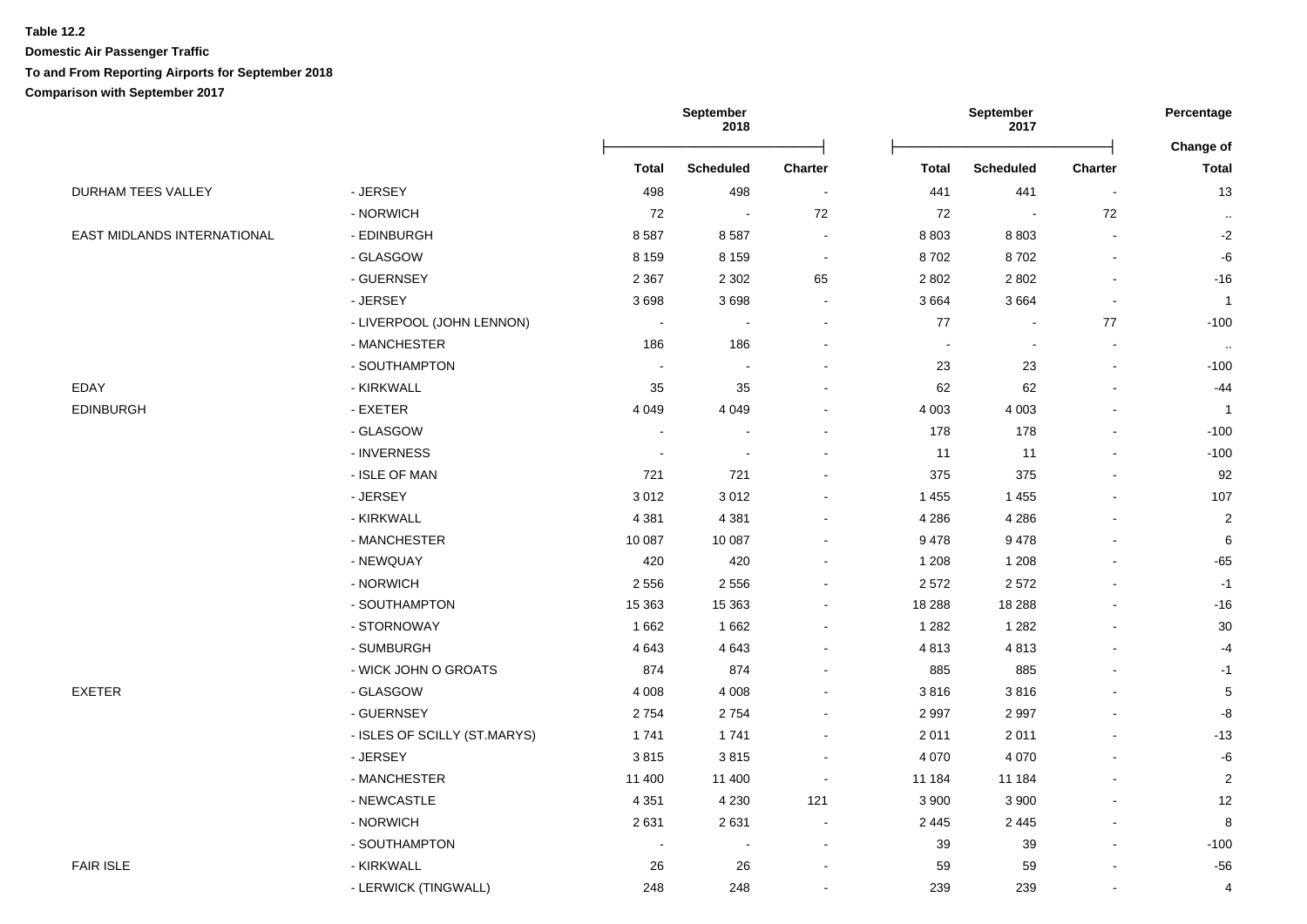|                    |                           | September<br>2018 |                          |                          | September<br>2017        |                          | Percentage               |                           |
|--------------------|---------------------------|-------------------|--------------------------|--------------------------|--------------------------|--------------------------|--------------------------|---------------------------|
|                    |                           | <b>Total</b>      | <b>Scheduled</b>         | <b>Charter</b>           | <b>Total</b>             | <b>Scheduled</b>         | <b>Charter</b>           | Change of<br><b>Total</b> |
| <b>FAIR ISLE</b>   | - SUMBURGH                | $\overline{1}$    | $\overline{1}$           | $\overline{\phantom{a}}$ | 20                       | 20                       | $\overline{\phantom{a}}$ | $-95$                     |
| FARNBOROUGH        | - HUMBERSIDE              | 53                | $\sim$                   | 53                       | 29                       | $\overline{\phantom{a}}$ | 29                       | 83                        |
|                    | - LIVERPOOL (JOHN LENNON) | 80                | $\sim$                   | 80                       | 28                       | $\blacksquare$           | 28                       | 186                       |
| <b>FOULA</b>       | - LERWICK (TINGWALL)      | 61                | 61                       | $\sim$                   | 155                      | 155                      | $\sim$                   | $-61$                     |
| <b>GLASGOW</b>     | - GUERNSEY                | 227               | 227                      | $\sim$                   | $\sim$                   |                          | $\overline{a}$           | $\cdot\cdot$              |
|                    | - ISLAY                   | 3 0 5 2           | 3 0 5 2                  | $\sim$                   | 3 2 3 0                  | 3 2 3 0                  | $\blacksquare$           | $-6$                      |
|                    | - ISLE OF MAN             |                   |                          | $\blacksquare$           | 361                      | 361                      | $\overline{a}$           | $-100$                    |
|                    | - JERSEY                  | 5 3 1 5           | 5 3 1 5                  | $\blacksquare$           | 5 4 9 5                  | 5 4 9 5                  |                          | $-3$                      |
|                    | - KIRKWALL                | 2 4 9 9           | 2 4 9 9                  | $\sim$                   | 1577                     | 1577                     | $\blacksquare$           | 58                        |
|                    | - MANCHESTER              | 6 3 2 9           | 6 140                    | 189                      | 5619                     | 5619                     | $\blacksquare$           | 13                        |
|                    | - NEWQUAY                 | 119               | 119                      | $\overline{\phantom{a}}$ | 192                      | 192                      | $\overline{a}$           | $-38$                     |
|                    | - SOUTHAMPTON             | 15 945            | 15 945                   | $\blacksquare$           | 18 25 6                  | 18 25 6                  |                          | $-13$                     |
|                    | - STORNOWAY               | 6 2 2 2           | 6 2 2 2                  | $\blacksquare$           | 7 1 9 2                  | 7 1 9 2                  | ä,                       | $-13$                     |
|                    | - SUMBURGH                | 3026              | 3 0 2 6                  | $\blacksquare$           | 2714                     | 2714                     | $\blacksquare$           | 11                        |
|                    | - TIREE                   | 1 0 7 8           | 1 0 7 8                  | $\blacksquare$           | 1 0 4 7                  | 1 0 4 7                  | $\sim$                   | $\ensuremath{\mathsf{3}}$ |
| <b>GUERNSEY</b>    | - JERSEY                  | 10 153            | 10 075                   | 78                       | 9 2 3 3                  | 9 1 9 3                  | 40                       | 10                        |
|                    | - LEEDS BRADFORD          | 1 1 7 7           | 1 1 7 7                  | $\sim$                   | 1429                     | 1429                     | $\blacksquare$           | $-18$                     |
|                    | - MANCHESTER              | 6 2 1 4           | 6 2 1 4                  | $\blacksquare$           | 5840                     | 5840                     |                          | 6                         |
|                    | - NORWICH                 | 257               | 257                      | $\blacksquare$           | 214                      | 214                      | $\overline{a}$           | 20                        |
|                    | - SOUTHAMPTON             | 11741             | 11 741                   | $\sim$                   | 11 4 68                  | 11 4 68                  | $\blacksquare$           | $\sqrt{2}$                |
| <b>HUMBERSIDE</b>  | - JERSEY                  | 444               | $\sim$                   | 444                      | 483                      | 483                      |                          | -8                        |
|                    | - NORWICH                 | $\mathbf{3}$      | $\mathbf{3}$             | $\sim$                   | $\sim$                   |                          |                          | $\ddotsc$                 |
|                    | - WARTON                  | 21                | 21                       | $\sim$                   | 20                       | 20                       |                          | $\mathbf 5$               |
| <b>INVERNESS</b>   | - ISLE OF MAN             | 48                |                          | 48                       | $\sim$                   |                          |                          | $\ddotsc$                 |
|                    | - JERSEY                  | 305               | 305                      | $\blacksquare$           | 453                      | 453                      | ä,                       | $-33$                     |
|                    | - KIRKWALL                | 2416              | 2 4 1 6                  | $\blacksquare$           | 2 2 6 1                  | 2 2 6 1                  |                          | $\overline{7}$            |
|                    | - MANCHESTER              | 5432              | 5 4 3 2                  | $\blacksquare$           | 4 9 61                   | 4 9 6 1                  | $\blacksquare$           | 9                         |
|                    | - SCATSTA                 |                   | $\sim$                   | $\blacksquare$           | 29                       | 29                       | $\blacksquare$           | $-100$                    |
|                    | - STORNOWAY               | 2 4 0 3           | 2 4 0 3                  | $\sim$                   | 2459                     | 2 4 5 9                  | $\sim$                   | $-2$                      |
|                    | - SUMBURGH                | $\sim$            | $\overline{\phantom{a}}$ | $\blacksquare$           | 43                       | 43                       | $\blacksquare$           | $-100$                    |
| <b>ISLAY</b>       | - OBAN (NORTH CONNEL)     | 24                | 24                       | $\sim$                   | $\overline{\phantom{a}}$ | $\sim$                   | $\sim$                   | $\sim$                    |
| <b>ISLE OF MAN</b> | - LEEDS BRADFORD          |                   |                          |                          | 63                       | 63                       |                          | $-100$                    |
|                    | - LIVERPOOL (JOHN LENNON) | 20 377            | 20 377                   | $\sim$                   | 17 346                   | 17 202                   | 144                      | 17                        |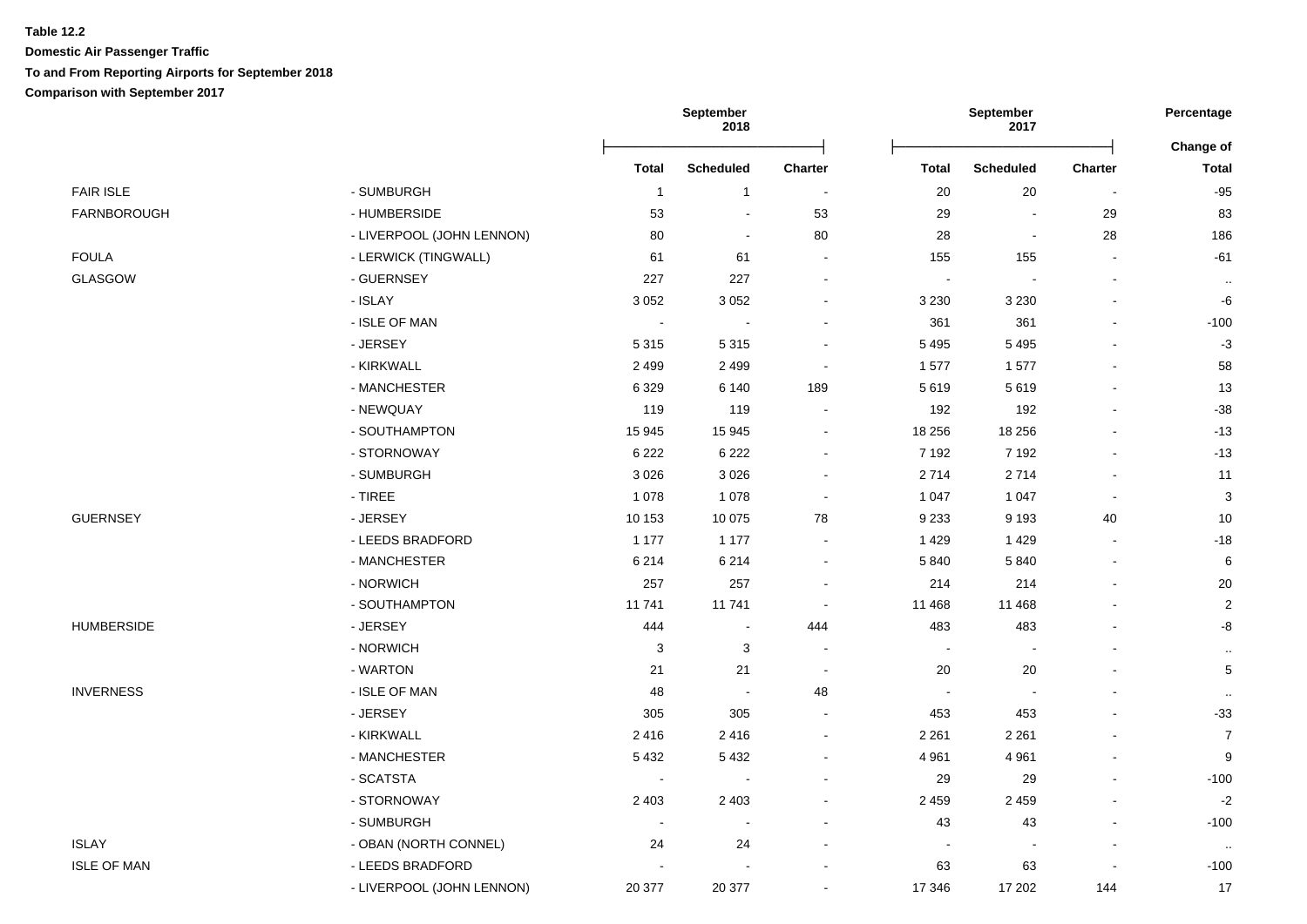**Domestic Air Passenger Traffic To and From Reporting Airports for September 2018**

**Comparison with September 2017**

|                            |                           |                          | <b>September</b><br>2018 |                              | September<br>2017        |                  | Percentage               |                           |  |
|----------------------------|---------------------------|--------------------------|--------------------------|------------------------------|--------------------------|------------------|--------------------------|---------------------------|--|
|                            |                           | <b>Total</b>             | <b>Scheduled</b>         | Charter                      | <b>Total</b>             | <b>Scheduled</b> | Charter                  | Change of<br><b>Total</b> |  |
| <b>ISLE OF MAN</b>         | - MANCHESTER              | 14 5 21                  | 14 5 21                  | $\sim$                       | 14 660                   | 14 660           | $\overline{\phantom{a}}$ | $-1$                      |  |
|                            | - NEWCASTLE               | $\overline{\phantom{a}}$ | $\blacksquare$           | $\blacksquare$               | 52                       | 52               | $\blacksquare$           | $-100$                    |  |
|                            | - NORWICH                 | $\overline{\phantom{a}}$ | $\overline{\phantom{a}}$ | $\blacksquare$               | 49                       |                  | 49                       | $-100$                    |  |
| ISLES OF SCILLY (ST.MARYS) | - NEWQUAY                 | 2 2 7 0                  | 2 2 7 0                  | $\overline{a}$               | 2 4 6 3                  | 2 4 6 3          | $\sim$                   | -8                        |  |
| <b>JERSEY</b>              | - LEEDS BRADFORD          | 2859                     | 2859                     | $\sim$                       | 2898                     | 2898             | $\sim$                   | $-1$                      |  |
|                            | - LIVERPOOL (JOHN LENNON) | 13 302                   | 13 302                   | $\blacksquare$               | 12 091                   | 12 091           |                          | 10                        |  |
|                            | - MANCHESTER              | 4619                     | 4619                     | $\blacksquare$               | 4857                     | 4 8 5 7          |                          | $-5$                      |  |
|                            | - NEWCASTLE               | 3634                     | 3634                     | $\blacksquare$               | 2853                     | 2853             | $\sim$                   | 27                        |  |
|                            | - NORWICH                 | 1 0 6 8                  | 1 0 6 8                  | $\qquad \qquad \blacksquare$ | 1 0 9 5                  | 1 0 9 5          |                          | $-2$                      |  |
|                            | - SOUTHAMPTON             | 16 091                   | 16 091                   | ä,                           | 15 806                   | 15 806           |                          | $\overline{c}$            |  |
| <b>KIRKWALL</b>            | - MANCHESTER              | 43                       | 43                       | ۰                            | $\blacksquare$           | $\blacksquare$   | $\overline{\phantom{a}}$ | $\sim$                    |  |
|                            | - NORTH RONALDSAY         | 555                      | 555                      | $\sim$                       | 665                      | 665              | $\sim$                   | $-17$                     |  |
|                            | - PAPA WESTRAY            | 446                      | 446                      | ä,                           | 495                      | 495              |                          | $-10$                     |  |
|                            | - SANDAY                  | 236                      | 236                      |                              | 257                      | 257              |                          | -8                        |  |
|                            | - STRONSAY                | 325                      | 325                      | $\blacksquare$               | 341                      | 341              |                          | $-5$                      |  |
|                            | - SUMBURGH                | 991                      | 991                      | $\blacksquare$               | 885                      | 885              | $\blacksquare$           | 12                        |  |
|                            | - WESTRAY                 | 293                      | 293                      | $\blacksquare$               | 353                      | 353              |                          | $-17$                     |  |
| LANDS END (ST JUST)        | - NEWQUAY                 | 14                       | 14                       | ۰                            | $\blacksquare$           |                  | $\blacksquare$           | $\ldots$                  |  |
| <b>LEEDS BRADFORD</b>      | - MANCHESTER              | $\sim$                   | ÷,                       | $\blacksquare$               | 136                      | 136              |                          | $-100$                    |  |
|                            | - NEWQUAY                 | 2722                     | 2722                     | $\sim$                       | 2955                     | 2955             |                          | -8                        |  |
|                            | - SOUTHAMPTON             | 3014                     | 3014                     | $\blacksquare$               | 2965                     | 2965             | $\sim$                   | $\overline{\mathbf{c}}$   |  |
| <b>LERWICK (TINGWALL)</b>  | - PAPA STOUR              | $\ddot{\phantom{a}}$     | ÷.                       | $\overline{a}$               | $\overline{2}$           | 2                | $\overline{a}$           | $-100$                    |  |
|                            | - SUMBURGH                | 4                        | $\overline{4}$           | ä,                           | $\overline{\phantom{a}}$ |                  | $\blacksquare$           | $\cdot$ .                 |  |
| LIVERPOOL (JOHN LENNON)    | - NEWCASTLE               | $\ddot{\phantom{0}}$     |                          | $\sim$                       | 36                       | $\blacksquare$   | 36                       | $-100$                    |  |
|                            | - NEWQUAY                 | 101                      | 101                      | $\sim$                       | 74                       | 74               | $\sim$                   | 36                        |  |
|                            | - SOUTHAMPTON             | 61                       | 20                       | 41                           | $\overline{\phantom{a}}$ |                  | $\sim$                   | $\sim$                    |  |
| <b>MANCHESTER</b>          | - NEWCASTLE               | 37                       | 37                       | $\sim$                       |                          |                  |                          | $\sim$                    |  |
|                            | - NEWQUAY                 | 7960                     | 7 9 6 0                  | $\sim$                       | 8726                     | 8726             | $\sim$                   | -9                        |  |
|                            | - NORWICH                 | 1584                     | 1584                     | $\blacksquare$               | 1926                     | 1926             | $\blacksquare$           | $-18$                     |  |
|                            | - SOUTHAMPTON             | 20 693                   | 20 693                   | $\sim$                       | 16 4 48                  | 16 4 48          | $\sim$                   | 26                        |  |
|                            | - STORNOWAY               | $\overline{\phantom{a}}$ | $\blacksquare$           | $\blacksquare$               | 848                      | 848              | ä,                       | $-100$                    |  |
|                            | - SUMBURGH                | 66                       | 66                       |                              |                          |                  |                          | $\ldots$                  |  |
| <b>NEWCASTLE</b>           | - NEWQUAY                 | 121                      | 121                      | $\sim$                       | 118                      | 118              | $\sim$                   | 3                         |  |
|                            |                           |                          |                          |                              |                          |                  |                          |                           |  |